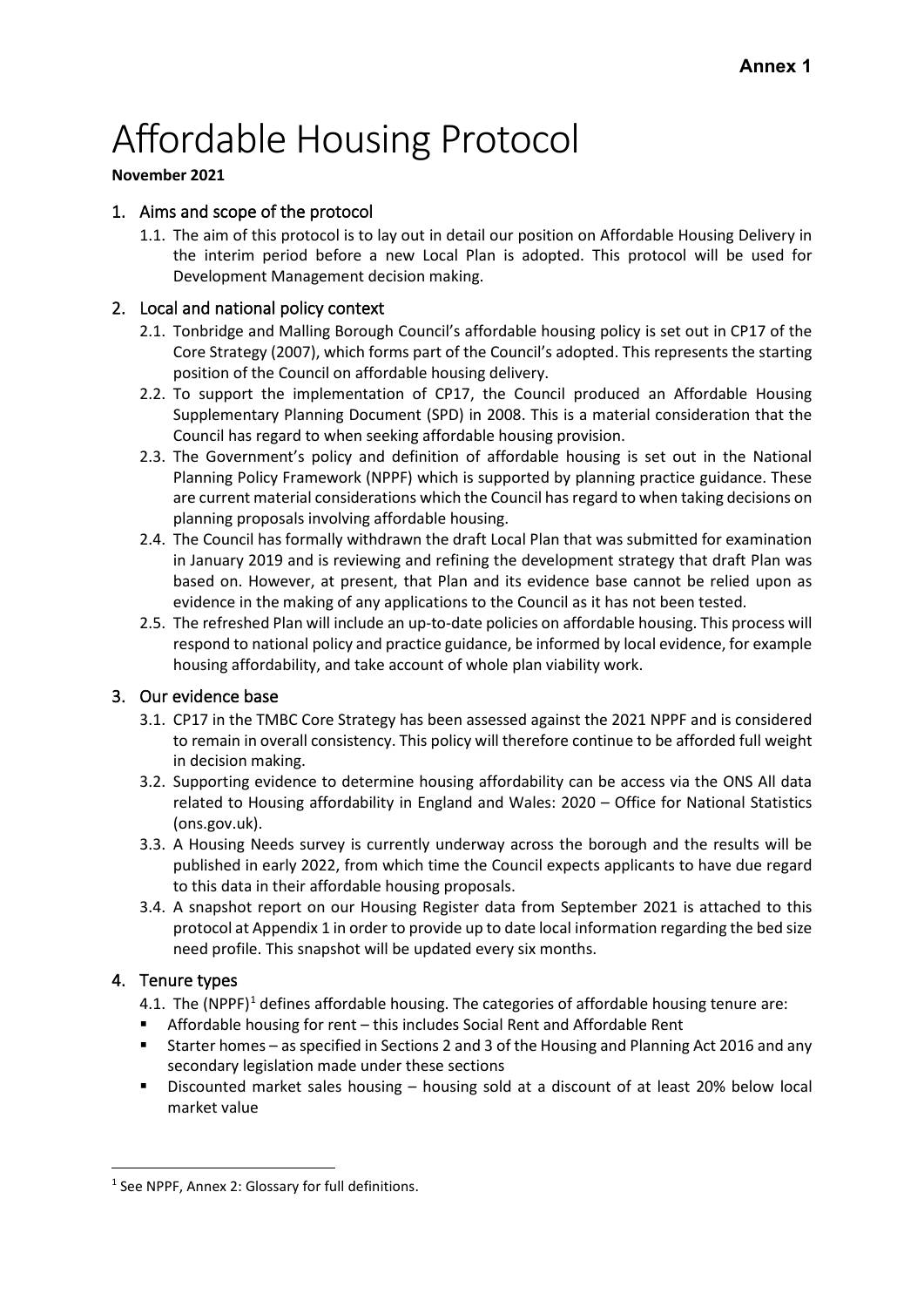- Other affordable routes to home ownership including shared ownership, relevant equity loans, other low-cost homes for sale (at a price equivalent to at least 20% below local market value) and rent to buy (which includes a period of intermediate rent).
- First Homes The Government has included First Homes in this definition<sup>[2](#page-1-0)</sup>. First Homes are discounted (a minimum of 30%) market sale units that are sold to first-time buyers. First Homes are considered to meet the definition of 'affordable housing', being a form of discounted market sales housing. The Government has set a requirement that a minimum of 25% of all affordable housing units secured through developer contributions should be First Homes.
- 4.2. Affordable Home Ownership in addition, the Government requires planning decisions involving major development (10 or more units in total or sites of 0.5 hectares or more in area) to expect at least 10% of the total number of homes to be available for affordable home ownership<sup>[3](#page-1-1)</sup>. The provision of First Homes can count towards meeting the Government's expectation that at least 10% of the total number of homes on major development (10 units or more or sites of 0.5 hectares or more in area) are available for affordable home ownership<sup>[4](#page-1-2)</sup>.
- 4.3. At the time decisions are taken on planning applications, the Council will have regard to the current definition of affordable housing set by the Government in national policy and practice guidance when implementing policy CP17 in the adopted Core Strategy.
- **4.4. CP17 sets out a 40% affordable housing requirement, with a 70/30 split between affordable housing for rent and other affordable housing tenures. This should be considered the starting point for all applications.**
- 4.5. With the introduction of First Homes, it is important that applicants are aware how the Council will deliver the expectations of the Government in respect of First Homes and affordable home ownership alongside the requirements of policy CP17. A detailed explanation of First Homes considerations is attached to this protocol at Appendix 2.
- 4.6. In CP17, the definition 'social rented housing' is utilised. For the avoidance of doubt, this shall be deemed to include social rent and affordable rent for the lifetime of this protocol. Of the remaining affordable housing requirement after the First Homes policy has been applied, social rented housing will be delivered in the same percentage as set out in CP17 in the Core Strategy, i.e., 70% of the remaining requirement.
- 4.7. The residual affordable housing requirement, after First Homes and social rent have been addressed (see above), will be met with the provision of intermediate housing, as defined in CP17 and the supporting text to this policy. Intermediate housing includes affordable rent, shared-ownership, shared equity, or discounted market sales housing.

# 5. Engagement at pre-application stage

- 5.1. In all instances, the Council strongly encourages prospective applications to enter into early pre-application discussions on proposals for development. Where those development proposals involve provision of affordable housing, prospective applicants should also engage with the Council's Housing Strategy and Enabling Manager to discuss the specifics surrounding suitable affordable housing requirements. The discussions should include the following:
	- Amount, type, size, tenure of affordable housing to be provided.
	- **Design and location of the affordable housing units within the wider development.**
	- Identification of possible registered providers and potential funding opportunities.

<span id="page-1-0"></span><sup>&</sup>lt;sup>2</sup> See details in the Government's Planning Practice Guidance: First Homes - [GOV.UK \(www.gov.uk\)](https://www.gov.uk/guidance/first-homes)

<span id="page-1-1"></span><sup>3</sup> See para.65 in the NPPF (July 2021)

<span id="page-1-2"></span><sup>4</sup> See NPPF (July 2021), para.65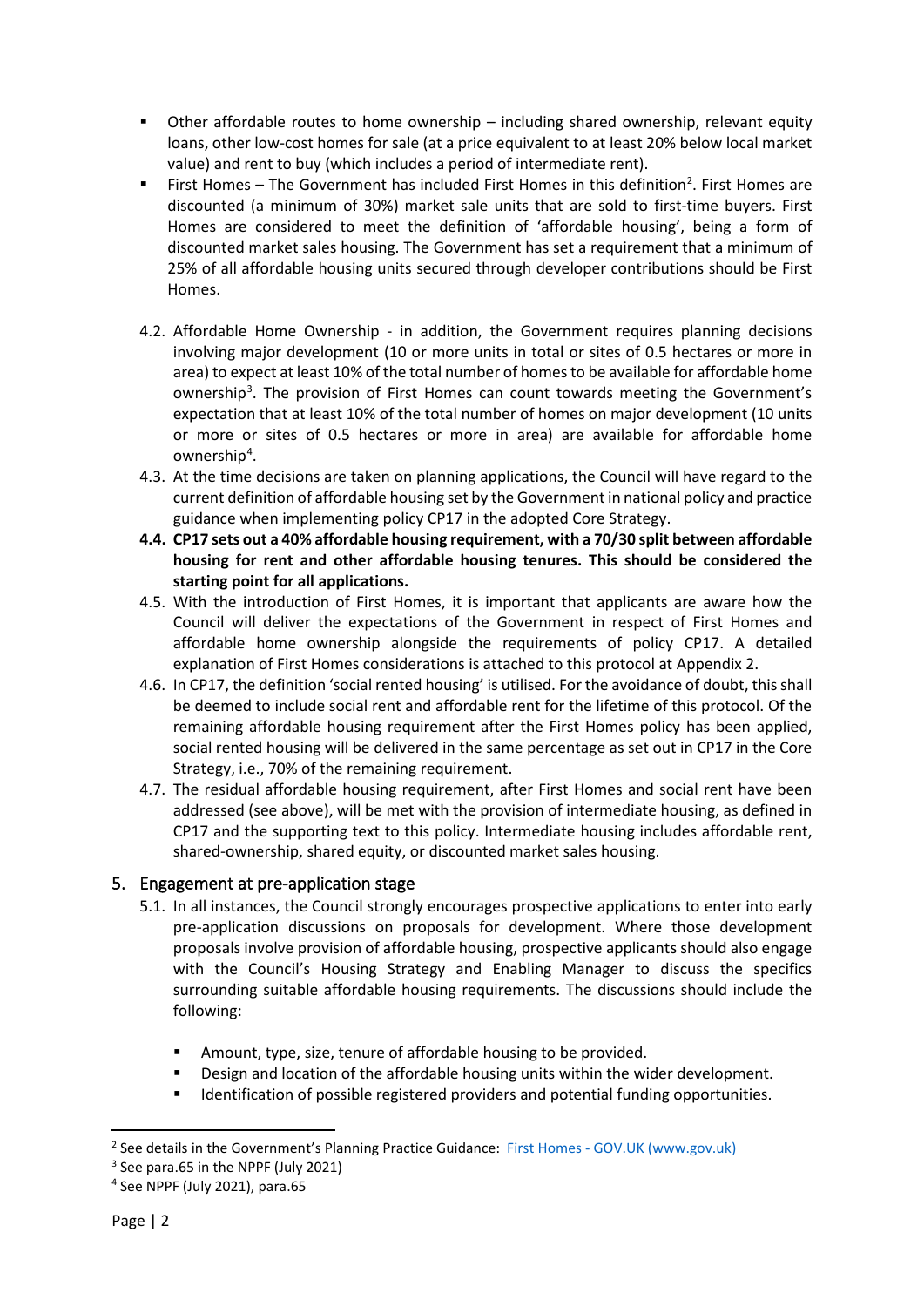- **Agree with the Council the Heads of Terms of the s.106 Agreement that will be required** to ensure the delivery of the affordable housing
- 5.2. Wherever possible, these pre-application discussions should include a Registered Provider.

#### 6. Submission requirements

- 6.1. An affordable housing statement should specify what is being proposed in relation to affordable housing and should provide a justification for the amount and type proposed and the location within the site.
- 6.2. A typical affordable housing statement should include details of the following:
	- the total number of all proposed residential units
	- details of the affordable provision as a percentage of the overall number of residential units
	- details of the tenure mix of the affordable units, (eg. market housing, affordable rent, intermediate / shared housing etc) and the percentage split
	- details of affordable units, numbers of bedrooms and property types across all tenures to demonstrate a representative mix of unit types and size (for the avoidance of doubt, any significant differences between the bed size mix in private and affordable tenures will not be considered acceptable unless support by evidence)
	- details of the affordable unit space standards (with a need to meet at least national minimum space standards) and floor areas in sqm
	- scaled plans showing the location of affordable units within the site (for the avoidance of doubt, TMBC seeks to approve well designed schemes with appropriate siting of various tenures and will not accept significant locational differences between private and affordable tenures without supporting evidence as to why this is necessary to make the development viable)
	- details of any Registered Providers acting as development partners (or market testing information from a number of RPs indicating their views on the proposals)
	- the different levels or types of affordability or tenure proposed for different units. This should be clearly and fully explained in line with the adopted development plan position
	- explanation as to how the affordable housing units will be managed
- 6.3. The Council accepts that in the case of outline submissions, some of the detailed information above may be unknown. If this is the case, the Statement should confirm that a legal agreement will be entered into in order to accord with the adopted policy position. Further information on our outline application validation requirements is available via the TMBC website.

## 7. Where less than policy compliant levels are proposed on site

7.1. The Council recognises that the impact of any planning obligations, when coupled with other policy requirements, may affect the viability of some development proposals. In such exceptional circumstances, the Council will consider whether the benefits of the proposed development would outweigh the disadvantages of a more limited planning obligation, or no planning obligation at all. This will only be possible, however, where the developer provides evidence of the likely impact of the proposed planning obligation(s) on the viability of their development. Within this context, if a reduced percentage of affordable housing is being offered, the Affordable Housing Statement must explain why. If the reason for no provision, or for provision below the Council's adopted policy position, is viability then a detailed financial viability assessment must be provided as part of the Affordable Housing Statement.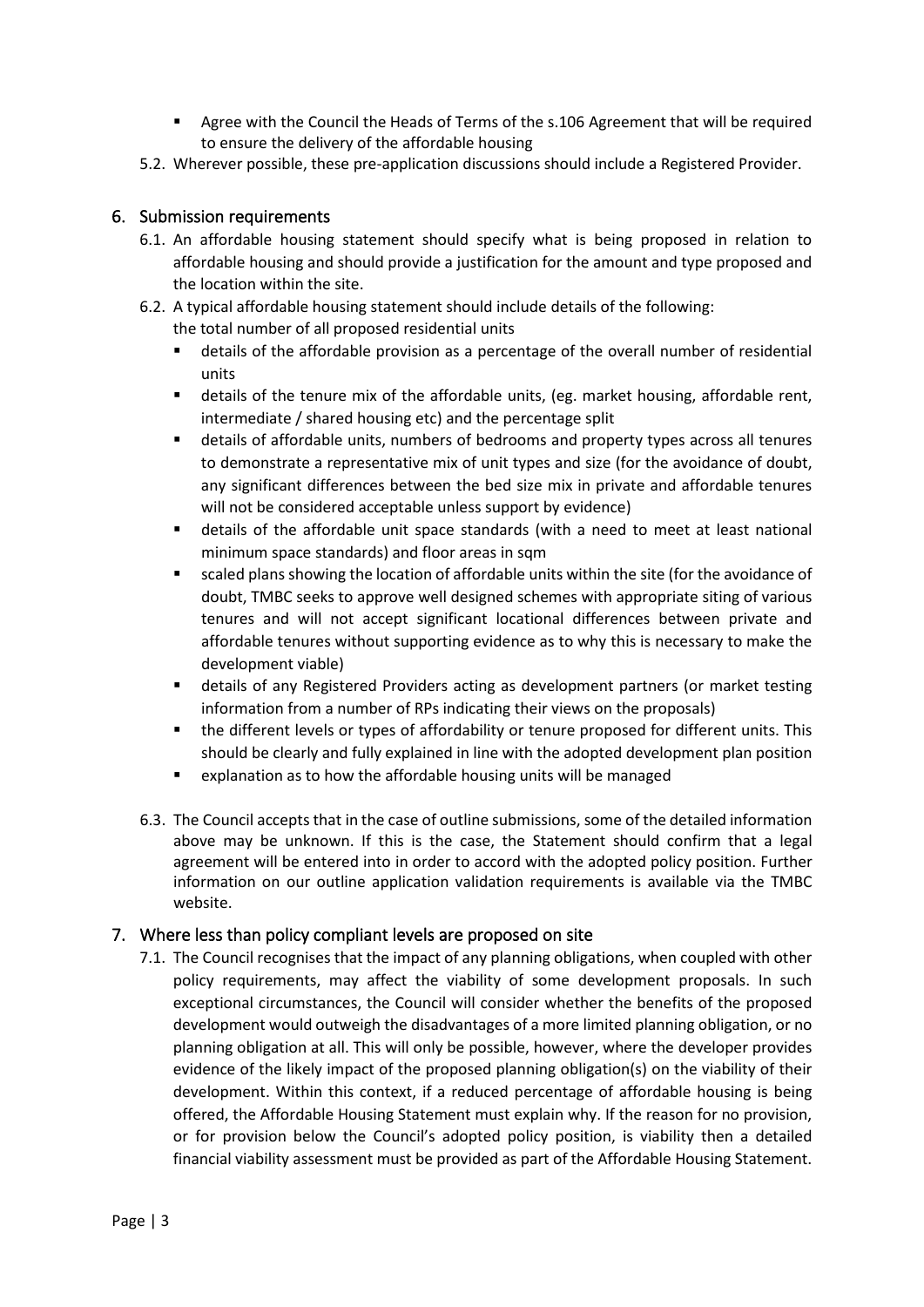- 7.2. This financial viability assessment should include as a minimum the information listed at Appendix 3.
- 7.3. Where such cases are put forward, the Council will engage an external consultant to review the submitted evidence. In all instances, the Council will expect the applicant to cover the costs in appointing such a consultant. The overall cost will be dependent on the specifics and complexities of individual cases. **This information will form part of the validation requirements for an application and as such, the application will not be considered until this information has been provided. The payment for this service will be required up front.**

#### 8. S106 provisions for AH

- 8.1. TMBC has prepared model planning obligations relating to the delivery of affordable housing to seek to ensure wherever possible that tenure and bed size mix parameters are set at outline stage and these will be the starting point for all s106 negations relating to affordable housing. TMBC is mindful that in some instances, particularly with very large schemes, not all detail will be available at outline application stage. However, we will expect that the evidence base laid out at section 3 of this protocol is utilised to inform affordable housing proposals both at outline and RM application stages and the draft s106 clauses are designed to ensure that is the case.
- 8.2. In relation to First Homes, TMBC will adopt the model clauses provided by Homes England.

#### 9. Off-site delivery

9.1. In exceptional circumstances (as detailed in CP17, 6.3.29 of the LDF), TMBC may approve offsite delivery of affordable housing.

#### 10. How the Council will deliver using commuted sums

- 10.1. Should on-site and off-site delivery be ruled out as options, a commuted sum may be deemed acceptable. The initial calculation for a commuted sum will be subject to discussion between viability consultants as part of the process laid out at section 7.
- 10.2. Projects involving use of S106 contributions go through the Council's usual approval to spend process which includes approval by legal and finance officers, as well as approval at corporate director and lead member level. Projects are then submitted to Cabinet for approval.
- 10.3. Financial contributions will be 'ring-fenced' for use towards meeting the Council's affordable housing objectives as follows:
	- Provision of new affordable housing in the Borough, including additional housing provision on developments, new standalone schemes (including specialist provision) and purchase of existing properties
	- Purchase on Council owned accommodation, including for use as temporary accommodation
	- Initiatives to improve and make better use of the existing social housing stock
	- Supporting the development of small sites and rural exception sites which deliver affordable housing that meets identified local housing need
- 10.4. Financial contributions will be used across the Borough.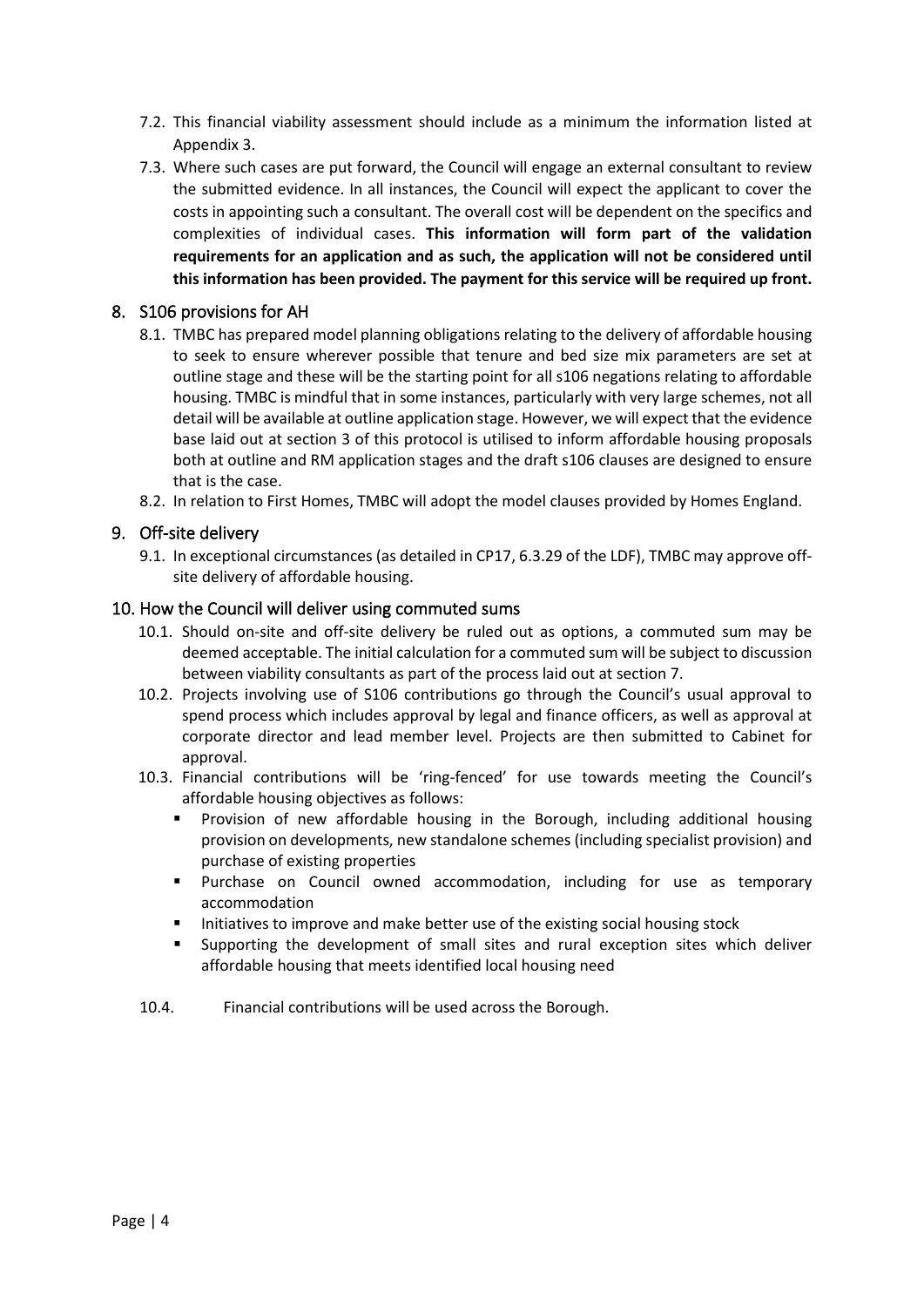# Appendix 1: Housing register data

Housing register data March 2022

| Live applications by bedroom need | <b>Number</b> | Percentage |
|-----------------------------------|---------------|------------|
|                                   | 669           | 47         |
|                                   | 385           | 27         |
|                                   | 243           | 17         |
| 4+                                | 113           | 8          |
| <b>Total</b>                      | 1410          | 100        |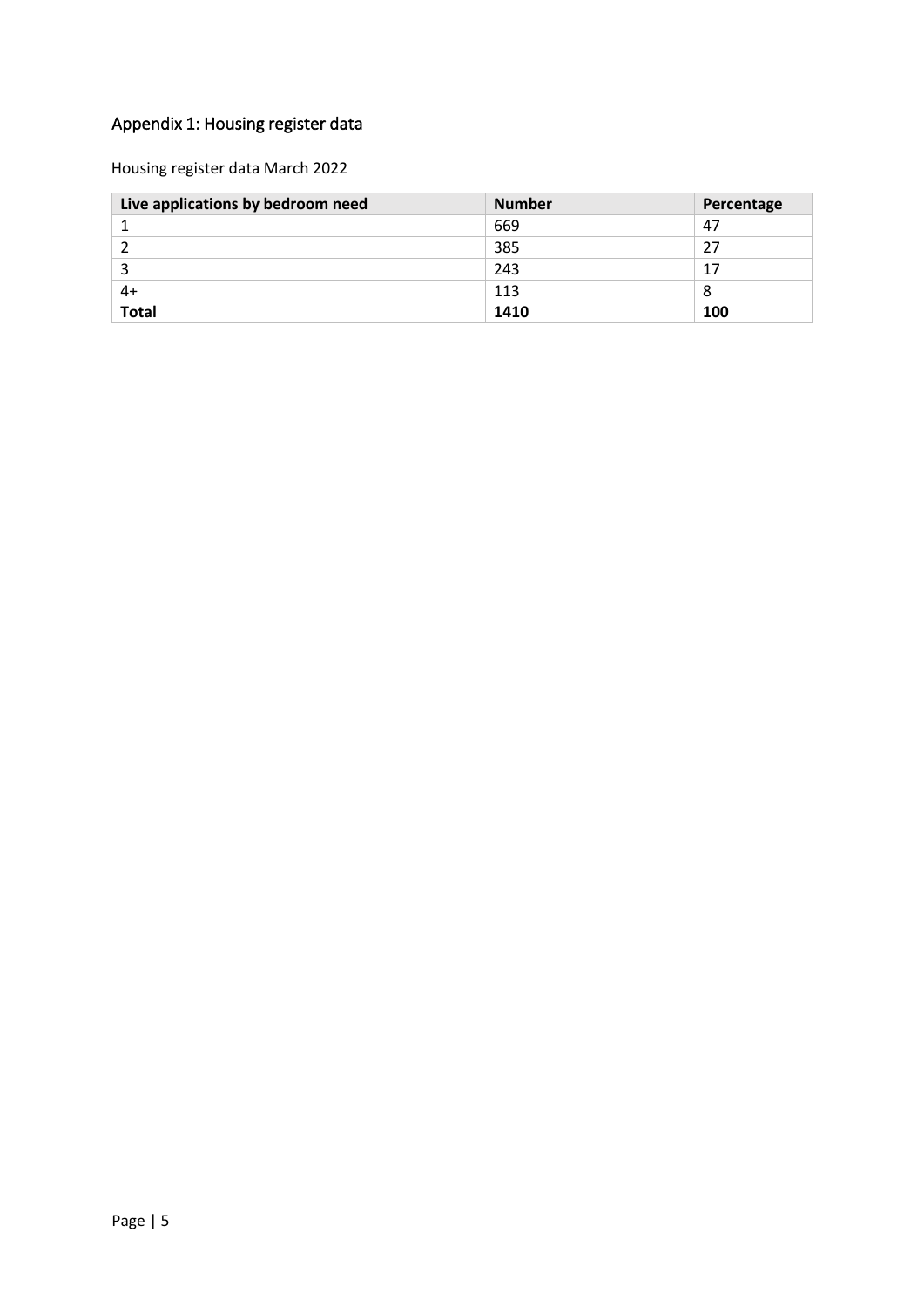## Appendix 2: First Homes

- a) **First Homes Threshold –** Given that First Homes are affordable housing products, they will only be required on major development, i.e., development where 10 or more homes will be provided, or the site has an area of 0.[5](#page-5-0) hectares or more<sup>5</sup>.
- b) **First Homes (25%)** 25% of the total level of affordable housing secured through developer contributions will be First Homes that meet the criteria set out in this Protocol.
- c) **First Homes Exception Sites** These are sites that come forward on unallocated land outside of the Council's adopted development plan that deliver primarily First Homes. They cannot come forward in areas designated as Green Belt and/or an Area of Outstanding Natural Beauty. In these areas, the Council will apply the rural exception sites policy (Core Strategy,  $CP19$ <sup>[6](#page-5-1)</sup>. The Council will treat proposals for First Homes exception sites on their individual merits, applying relevant current policies in the adopted development plan and in the NPPF. First Homes exception sites can deliver a small proportion of market housing, provided that it can be demonstrated, in the form of a detailed viability assessment, that this is necessary in order to ensure the overall viability of the site.
- d) First Homes Discount According to the Written Ministerial Statement (WMS)<sup>[7](#page-5-2)</sup>, the minimum discount against the market value is 30%. The discount cannot be below this. Analysis of local affordability highlights that a First Home sold at 30% open market value would not be accessible to a typical first-time buyer in Tonbridge & Malling. Analysis of data published by the Office for National Statistics (ONS) $8$  on lower quartile housing affordability - the quartile containing first-time buyers – highlights:
	- £300,000 The lower quartile cost of new build dwellings in the year to Sept' 2020 in Tonbridge & Malling
	- £21,918 The lower quartile workplace-based earnings in Tonbridge & Malling (2020).

In the analysis, the Council makes the reasonable assumption that households cannot afford a home which has a price more than 4.5 times their income (meaning they have a 10% deposit and have a mortgage which is 4 times their income).

Discounting the cost of a lower quartile new build dwelling by 30% would bring the market value down to £210,000. The figure of £210,000 is 9.6 times the lower quartile workplacebased earnings in Tonbridge & Malling (£21,918), or 4.8 times for a dual-earner household which is above the 4.5x threshold that has been applied. It is evident that First Homes discounted by 30% would not be accessible to typical first-time buyers in Tonbridge & Malling trying to access the local housing ladder. A discount of 40% would bring the market value of a lower quartile new build dwelling down to £180,000. This is 8.2 times the lower quartile workplace-based earnings in Tonbridge & Malling, or 4.1 times for a dual-earner household which is below the 4.5x threshold that has been applied. The outcome is a product that would

<span id="page-5-0"></span><sup>5</sup> See Planning Practice Guidance on 'Planning Obligations', para. 023, reference ID: 23b-023-20190901 for more details: Planning obligations - [GOV.UK \(www.gov.uk\)](https://www.gov.uk/guidance/planning-obligations)

<span id="page-5-1"></span><sup>6</sup> See Government's planning practice guidance on First Homes, paras. 024 – 029[: First Homes -](https://www.gov.uk/guidance/first-homes#exception-sites) GOV.UK [\(www.gov.uk\)](https://www.gov.uk/guidance/first-homes#exception-sites)

<span id="page-5-2"></span><sup>7</sup> Affordable Homes Update, 24 May 2021: Written statements - [Written questions, answers and statements -](https://questions-statements.parliament.uk/written-statements/detail/2021-05-24/hlws48) [UK Parliament](https://questions-statements.parliament.uk/written-statements/detail/2021-05-24/hlws48)

<span id="page-5-3"></span><sup>8</sup> ONS data on housing affordability[: All data related to Housing affordability in England and Wales: 2020 -](https://www.ons.gov.uk/peoplepopulationandcommunity/housing/bulletins/housingaffordabilityinenglandandwales/2020/relateddata) [Office for National Statistics \(ons.gov.uk\)](https://www.ons.gov.uk/peoplepopulationandcommunity/housing/bulletins/housingaffordabilityinenglandandwales/2020/relateddata)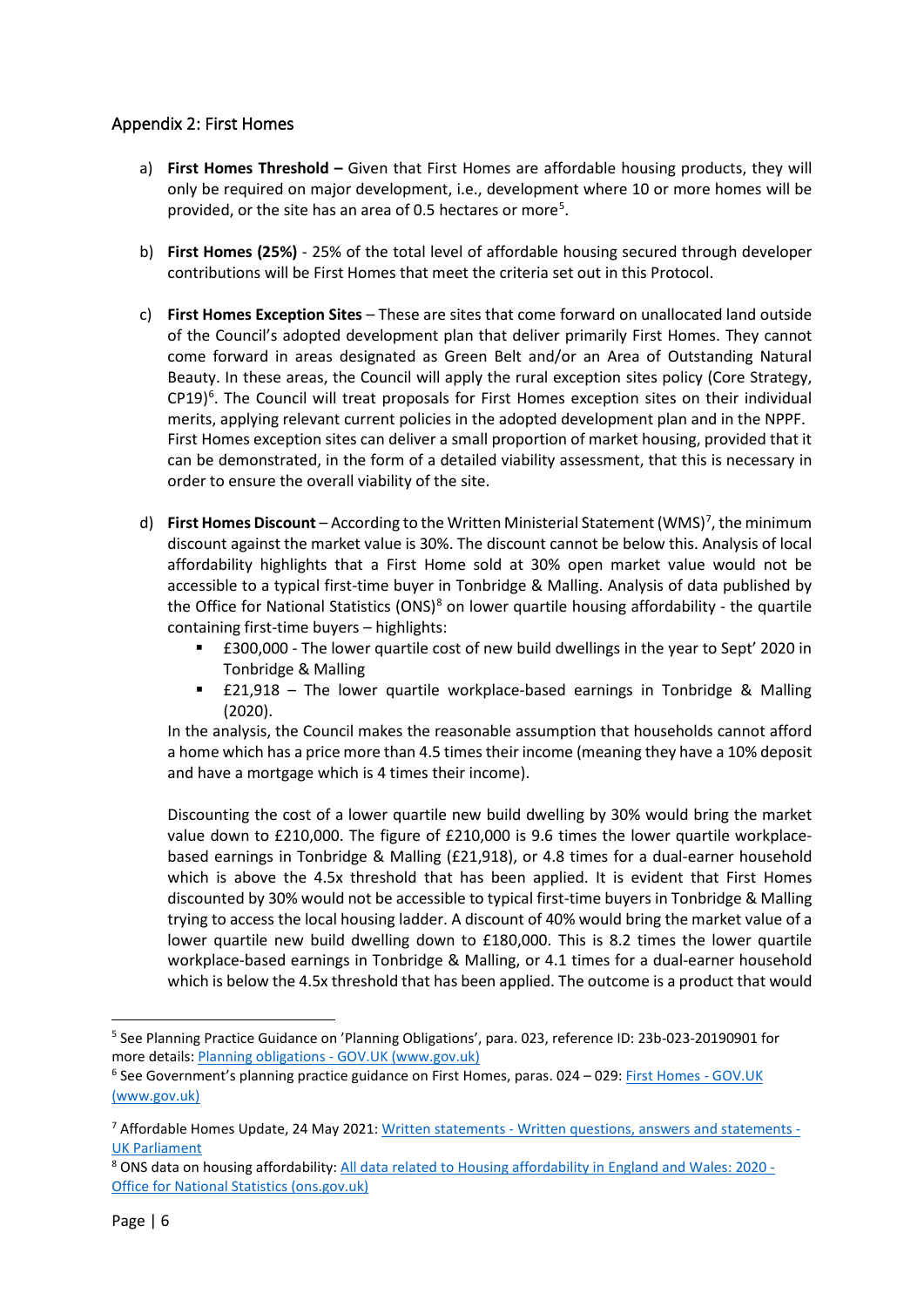be accessible to typical first-time buyers in Tonbridge & Malling. **As a result, the Council will require all First Homes provided to be discounted by 40% of the market value.**

- e) **First Homes Qualifying Criteria** In addition to the discount, there are other qualifying criteria that need to be met. These are outlined in more detail in the [Written Ministerial Statement](https://questions-statements.parliament.uk/written-statements/detail/2021-05-24/hlws48)  [published on 24 May 2021.](https://questions-statements.parliament.uk/written-statements/detail/2021-05-24/hlws48) They are:
	- After the discount has been applied, the first sale must be at a price no higher than £250,000
	- A purchaser (or, if a joint purchase, all the purchasers) of a First Home should be a first-time buyer as defined in paragraph 6 of schedule 6ZA of the Finance Act 2003 for the purposes of Stamp Duty Relief for first-time buyers
	- Purchasers of First Homes, whether individuals, couples or group purchasers, should have a combined annual household income not exceeding £80,000 in the tax year immediately preceding the year of purchase
	- A purchaser of a First Home should have a mortgage or home purchase plan (if required to comply with Islamic law) to fund a minimum of 50% of the discounted purchase price.

These national standard criteria will also apply at all future sales of a First Home. In addition to these national standard criteria, the Council will expect the following local eligibility criteria to be met:

- f) A purchaser of a First Home will need to meet the Council's local connection criteria, as outlined on page 2 of the [Housing Allocations Scheme.](https://www.tmbc.gov.uk/downloads/download/44/housing-allocation-scheme) These local eligibility criteria will also apply at all future sales of a First Home.
- g) **Securing First Homes** The Council will secure the requirement for First Homes through section 106 planning obligations. Model conditions have been made available from Homes England and in the first instance, these will be utilised. In accordance with paragraph 63 of the NPPF, affordable housing is expected to be delivered on-site unless off-site provision or an appropriate financial contribution in lieu can be robustly justified, and the agreed approach contributes to the objective of creating mixed and balanced communities. Where commuted sums for affordable housing are secured instead of on-site units, a minimum of 25% of these contributions will be used to secure First Homes. This could be achieved, for example, by acquiring additional First Homes from market development, paying the developer a sum to offset the discount from market price, and securing the tenure through section 106 planning obligations. Where a mixture of cash contributions towards affordable housing and on-site units are secured, 25% of the overall value of affordable housing contributions will be applied to First Homes.
- h) In accordance with national planning practice guidance<sup>[9](#page-6-0)</sup>, the new First Homes policy requirement does not apply for the following:
- sites with full or outline planning permissions already in place or determined (or where a right to appeal against non-determination has arisen) before 28 December 2021; and
- applications for full or outline planning permission where there has been significant preapplication engagement which are determined before 28 March 2022.

<span id="page-6-0"></span><sup>&</sup>lt;sup>9</sup> First Homes - GOV.UK [\(www.gov.uk\)](http://www.gov.uk/), para. 020 Reference ID: 70-020-20210524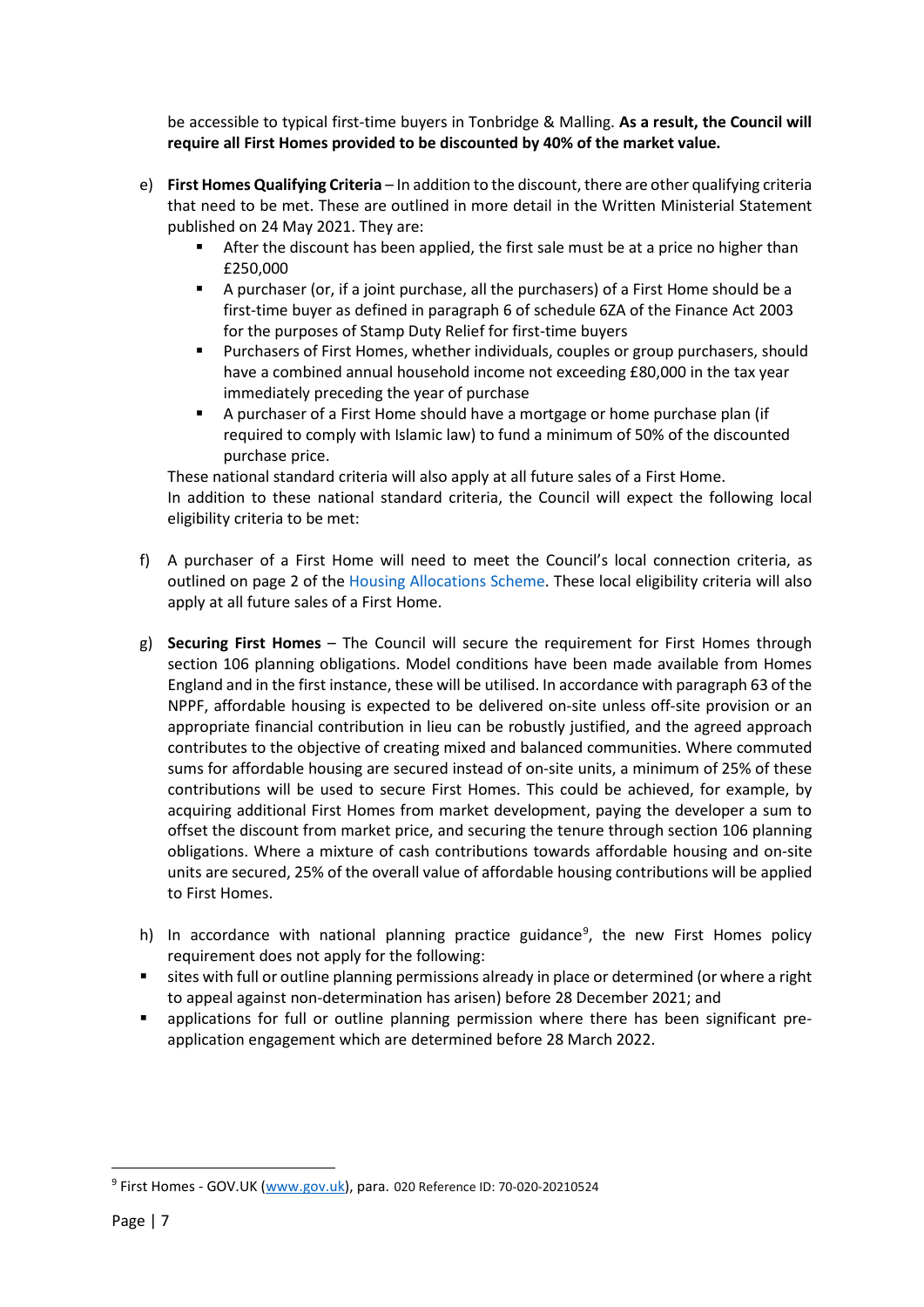#### Appendix 3 – required minimum content for applicant's viability appraisal

a) Residual Land Value:

Gross Development Value supported by:

- i. Comparable market evidence for the Market Housing / Commercial floorspace confirming address of comparable, sale price, date of sale, analysis of comparable and how applied to proposed development.
- ii. Accommodation schedule confirming
- iii. Unit type, tenure, Gross Internal Area and as relevant Net Internal Area and/or Net Sales Area of the units.
- iv. Unit values for Market Housing and Affordable Housing and offers from Registered Provider if available
- v. Ground Rents as appropriate
- vi. Unit values for any non-residential element (rent and yield or capital values comparables)
- vii. Assumptions made in relation to Affordable Housing units and values

Cost Plan based upon BCIS data confirming:

- i. Base build cost of the proposed development;
- ii. Contingency
- iii. Professional fees
- iv. Abnormal development costs including for example:
- v. Contamination remediation
- vi. Adverse ground conditions and specialist foundation types
- vii. Archaeology
- viii. Access and site servicing
- ix. Ecology

Development Programme confirming periods for:

- i. Pre-commencement
- ii. Build
- iii. Sales (overlap)
- iv. Affordable Housing phased payment assumptions
- Section 106 and CIL assumptions including for example:
	- i. CIL assumptions
	- ii. SANGS and SAMM